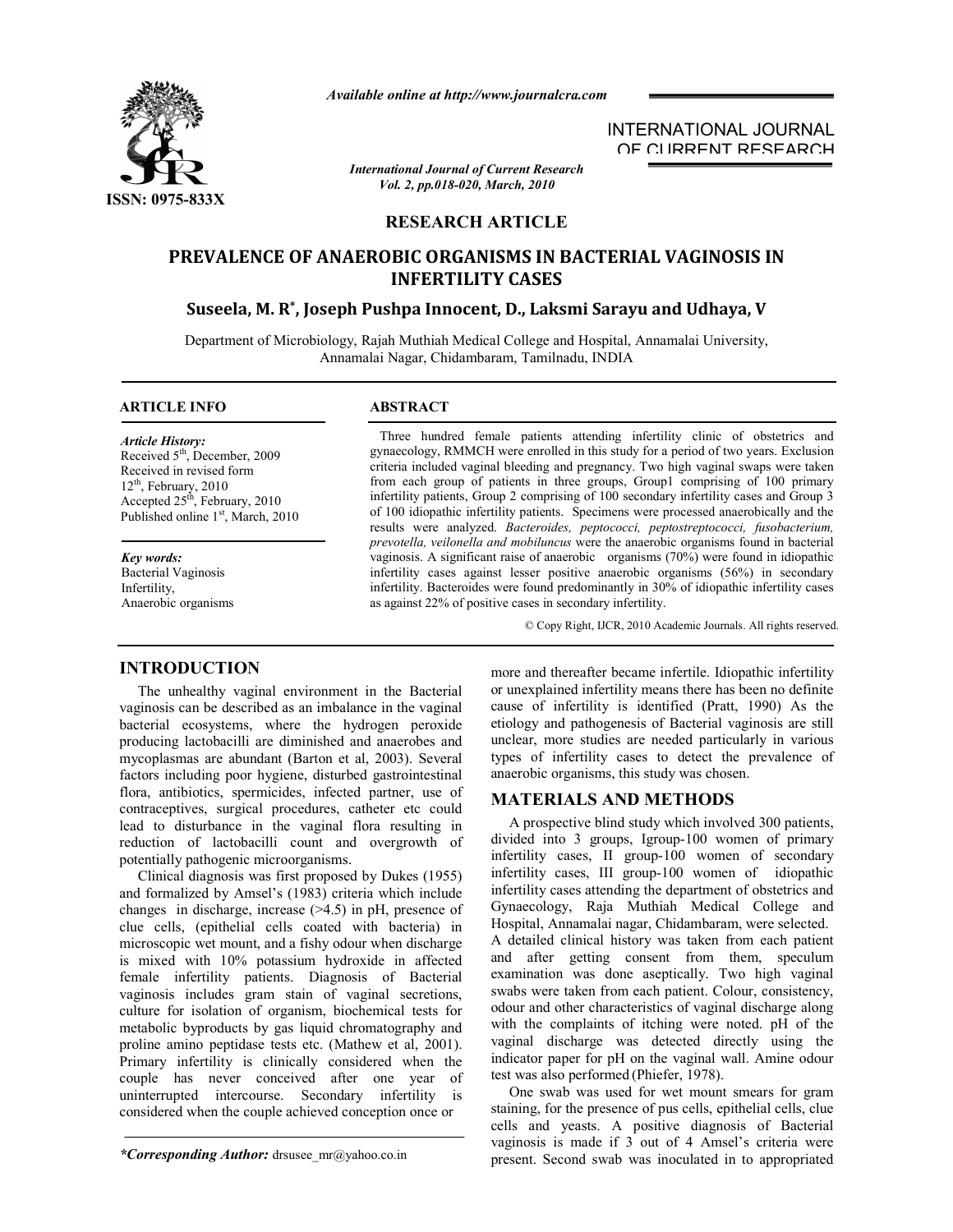culture media, in to liquid medium like Robertson cooked meat medium and thioglycollate medium and into Columbia base lake horse blood kanamycin agar plates which were incubated anaerobically in Gaspak system at 36 degree C for 48-72 hours. Subcultures were made and colonies were identified based on gram staining and biochemical tests. Gram stain smears were read for morphing and scoring patterns according to Amsel's criteria. Each smear was examined for gram negative/positive/variable rods and gram positive cocci. Gram negative anaerobic bacilli were tested and the isolates which grew on the bile medium and hydrolysed aesculin were identified as Bacteriodes species. Isolates which failed to grow on bile or hydrolyse aesculin were identified as Prevotella species (Koneman, 1992).

## **RESULTS**

 Out of the total 300 infertility patients included in the study, 52 of secondary infertility cases, 68 of idiopathic infertility cases belonged to 36-40 years of age and this shows that as the age of marriage increases the infertility rate also increases in women (Table 1). A total of 144 patients were found to be positive by Amcel's criteria where as 165 patients were found to be culture positive for anaerobic organisms causing Bacterial vaginosis (Table 2).

**Table 1. Age-wise distribution of women in each group**

| Age of the<br>patient | Primary<br>Infertility | Secondary<br><b>Infertility</b> | Idiopathic<br><b>Infertility</b> |
|-----------------------|------------------------|---------------------------------|----------------------------------|
| $20-25$ yrs           | 12                     |                                 |                                  |
| $26-30$ yrs           | 15                     | 13                              | 10                               |
| 31-35 yrs             | 40                     | 32                              | 20                               |
| $36-40$ yrs           | 33                     | 52                              | 68                               |
| <b>Total</b>          | 100                    | 100                             | 100                              |

be compared to a study by Brown (1996) who showed that 60.11% of secondary infertility cases belonged to 36-40 years in his study. Bacterial vaginosis is the commonest cause of abnormal white discharge in women of child bearing age though it is not regarded as a sexually transmitted disease. The most common form of vaginosis in the U.S is proved to be bacterial vaginosis (Yens Shafer, 2003).

 Spiegel (1991) suggested that organisms like *peptostreptococci, bacteroides, fusobacterium, peptococci and mobiluncus* organisms may be associated with Bacterial vaginosis, similarly all these organisms were detected even in our study. In a study by Easrnon et al., (1992) anaerobic *bacteroides* and other gram negative rods were isolated in 60% of infertility patients, where as in our study *bacteriodes* are the predominating organisms, 22 of them were found in secondary infertility cases and 30 were positive in idiopathic infertility patients. Bacterial vaginosis appears to be particularly common in sub-Saharan Africa where several studies reported high prevalence rates, ranging from 20-49% among women presenting to Sexually Transmitted Disease clinics with vaginal discharge, from 21-52% among pregnant women attending antenatal clinics (Mayaud et al, 1998) and from 37-51% in community based studies which stated that lifestyle practices such as vaginal douching have also been associated with an increased prevalence of Bacterial vaginosis (Walraven et al., 2001). Women with tubal infertility and menstrual problems like anovulation were three times more likely to have BV than other women with endometriosis. As per the study of Hotzman (2001) patients with idiopathic infertility were more likely to have bacterial vaginosis than with other causes of infertility, which could be proved even in our study, as 70 of idiopathic infertility cases with Bacterial vaginosis were culture positive for anaerobic organisms.

**Table 2. Comparison of patients on the basis of Amsel's criteria and culture positive cases**

| Group       | No of<br>patients | <b>Malodorous</b><br>homogenous<br>vaginal<br>discharge | pH>4.5 | Amine<br>test | Clue<br>cells | Cases<br>showing 3<br>out of 4<br><b>AMCEL'S</b><br>criteria<br>positive | No of cases<br>culture<br>positive<br>for<br>anaerobes |
|-------------|-------------------|---------------------------------------------------------|--------|---------------|---------------|--------------------------------------------------------------------------|--------------------------------------------------------|
| Primary     | 100               | 24                                                      | 18     | 14            | 16            | 31                                                                       | 39                                                     |
| Infertility |                   |                                                         |        |               |               |                                                                          |                                                        |
| Secondary   | 100               | 56                                                      | 38     | 18            | 20            | 52                                                                       | 56                                                     |
| Infertility |                   |                                                         |        |               |               |                                                                          |                                                        |
| Idiopathic  | 100               | 68                                                      | 56     | 46            | 24            | 61                                                                       | 70                                                     |
| Infertility |                   |                                                         |        |               |               |                                                                          |                                                        |

Seventy cases were positive for anaerobes in idiopathic infertility which is significant against 56 positive cases in secondary infertility. Among the anaerobic organisms *bacteroides* were predominantly found positive (30 in idiopathic infertility cases, 22 in secondary infertility cases and 18 in primary infertility cases) contributing to a larger extent of various damages produced by Bacterial vaginosis (Table 3).

### **DISCUSSION**

 The prevalence of Bacterial vaginosis is generally higher among sexually active women, 52% of secondary infertility cases were of 36-40 years of age which could

**Table 3. Number of anaerobic organisms found positive by culture**

| Organisms             | Primary<br>Infertility | Secondary<br><b>Infertility</b> | Idiopathic<br>Infertility |
|-----------------------|------------------------|---------------------------------|---------------------------|
| <b>Bacteroides</b>    | 18                     | 22                              | 30                        |
| Peptococci            |                        | 12                              | 14                        |
| Peptostreptococci     |                        | 6                               | 8                         |
| <b>Fuso bacterium</b> | 3                      |                                 | 8                         |
| Prevotella            |                        |                                 |                           |
| Veillonella           |                        |                                 | 3                         |
| <b>Mobiluncus</b>     |                        |                                 |                           |
| Total                 | 39                     | 56                              | 70                        |

 Bacterial vaginosis has been associated with an increased incidence of vaginal cuff cellulitis and abscess